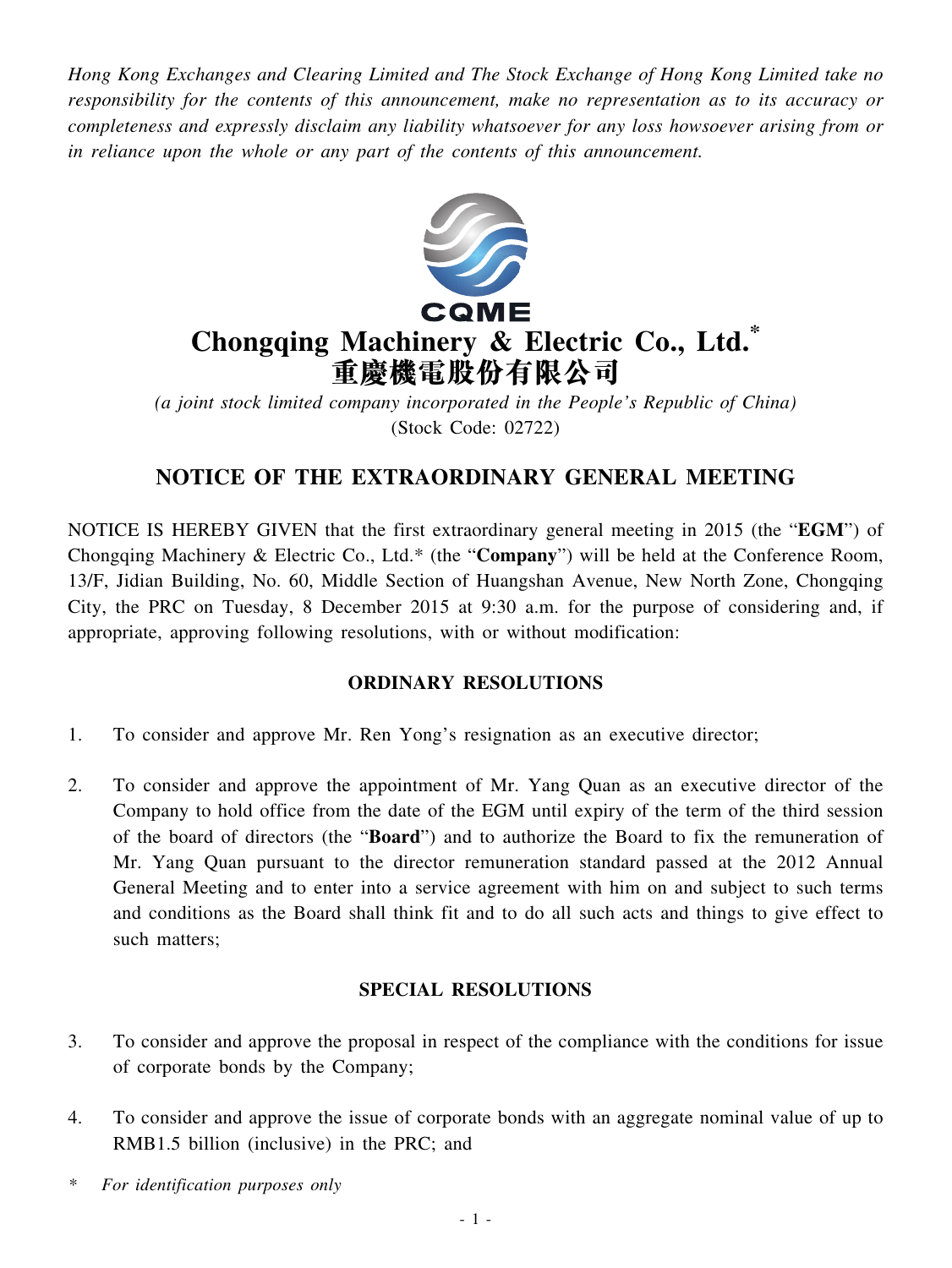5. To consider and approve the authorization to the Board, and the Board to further authorize two directors namely Mr. Yu Gang and Mr. Xiang Hu to jointly deal with, at their full discretion, all matters relating to the issue of corporate bonds within the framework and principles considered and passed at the EGM.

> By Order of the Board **Chongqing Machinery & Electric Co., Ltd.\* Wang Yuxiang** *Executive Director, Chairman*

23 October 2015

*Note:*

- 1. A member of the Company ("**Member**") entitled to attend and vote at the meeting is entitled to appoint a proxy or proxies to attend and vote in his stead. A proxy need not be a Member. A form of proxy for use at the meeting is enclosed herewith. In the case of the joint holders of any share, only the person whose name appears first in the register of members shall be entitled to receive this notice, to attend and exercise all the voting powers attached to such share at the meeting, and this notice shall be deemed to be given to all joint holders of such share.
- 2. To be valid, the form of proxy together with any power of attorney or other authority (if any) under which it is signed or a notarially certified copy of that power of attorney or authority must be deposited with the Company's H share registrar Computershare Hong Kong Investor Services Limited, at 17M Floor, Hopewell Centre, 183 Queen's Road East, Wanchai, Hong Kong, and in case of holders of domestic shares, to the Company's mailing address at No. 60, Middle Section of Huangshan Avenue, New North Zone, Chongqing City, the PRC, not later than 24 hours before the time appointed for holding the meeting or any adjournment thereof or the time appointed for passing the resolutions. Delivery of the form of proxy shall not preclude a Member from attending and voting in person at the meeting and, in such event, the instrument appointing a proxy shall be deemed to be revoked.
- 3. For the identification of Members who are qualified to attend and vote at the meeting, the register of Members in Hong Kong will be closed from 8 November 2015 to 8 December 2015, both days inclusive, during which period no transfer of H shares of the Company will be effected. All transfer documents accompanied by the relevant share certificates must be lodged with the Company's H share registrar Computershare Hong Kong Investor Services Limited, at Rooms 1712-1716, 17/F, Hopewell Centre, 183 Queen's Road East, Wanchai, Hong Kong not later than 4:30 p.m. on 6 November 2015 for register.
- 4. Whether or not the holders of H shares of the Company who intend to attend the meeting shall complete the enclosed reply slip for the meeting and return it, by hand or by post, to the Company's H share registrar Computershare Hong Kong Investor Services Limited, at Rooms 1712-1716, 17/F, Hopewell Centre, 183 Queen's Road East, Wanchai, Hong Kong, or by fax on or before Wednesday, 18 November 2015.
- 5. Whether or not the holders of domestic shares of the Company who intend to attend to the meeting shall complete the enclosed reply slip for the meeting and return it, by hand or by post, to the Company's mailing address at No. 60, Middle Section of Huangshan Avenue, New North Zone, Chongqing City, the PRC, or by fax on or before Wednesday, 18 November 2015.